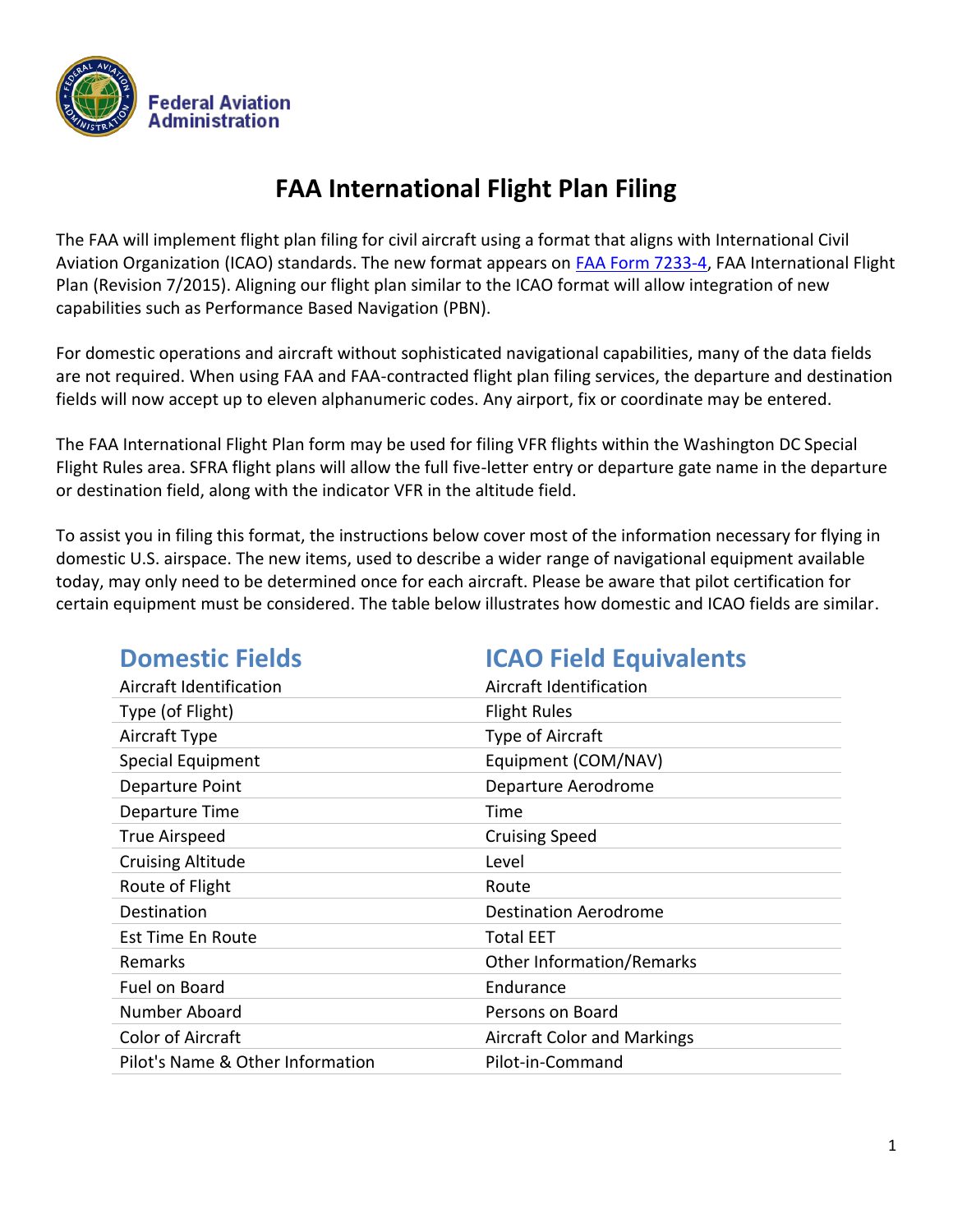# **Simplified Guidance for Completing the FAA International Flight Plan**

Please refer to the Table of Contents below for instructions on how to complete the required fields. For additional guidance, refer to chapter five of the **Aeronautical Information Manual**.

# **Table of Contents**

#### Item 7

Aircraft [Identification](#page-2-0)

#### Item 8

- [Flight](#page-2-1) Rules
- [Type of](#page-2-1) Flight

#### Item 9

- [Number and Type of](#page-2-2) Aircraft
- [Wake Turbulence](#page-2-2) Category

#### Item 10

**[Equipment and](#page-2-3) Capabilities** 

#### Item 13

- Departure [Aerodrome](#page-3-0)
- [Time](#page-3-0)

#### Item 15

- [Cruising](#page-3-1) Speed
- [Level](#page-3-1)
- [Route](#page-3-1)

#### Item 16

- **•** [Destination](#page-4-0) Aerodrome
- [Total Estimated Elapsed](#page-4-0) Time

#### Item 18

Other [Information](#page-4-1)

#### Item 19

- [Endurance](#page-5-0)
- [Persons On](#page-5-0) Board
- [Aircraft Color and](#page-5-0) Markings
- [Pilot-In-Command](#page-5-0)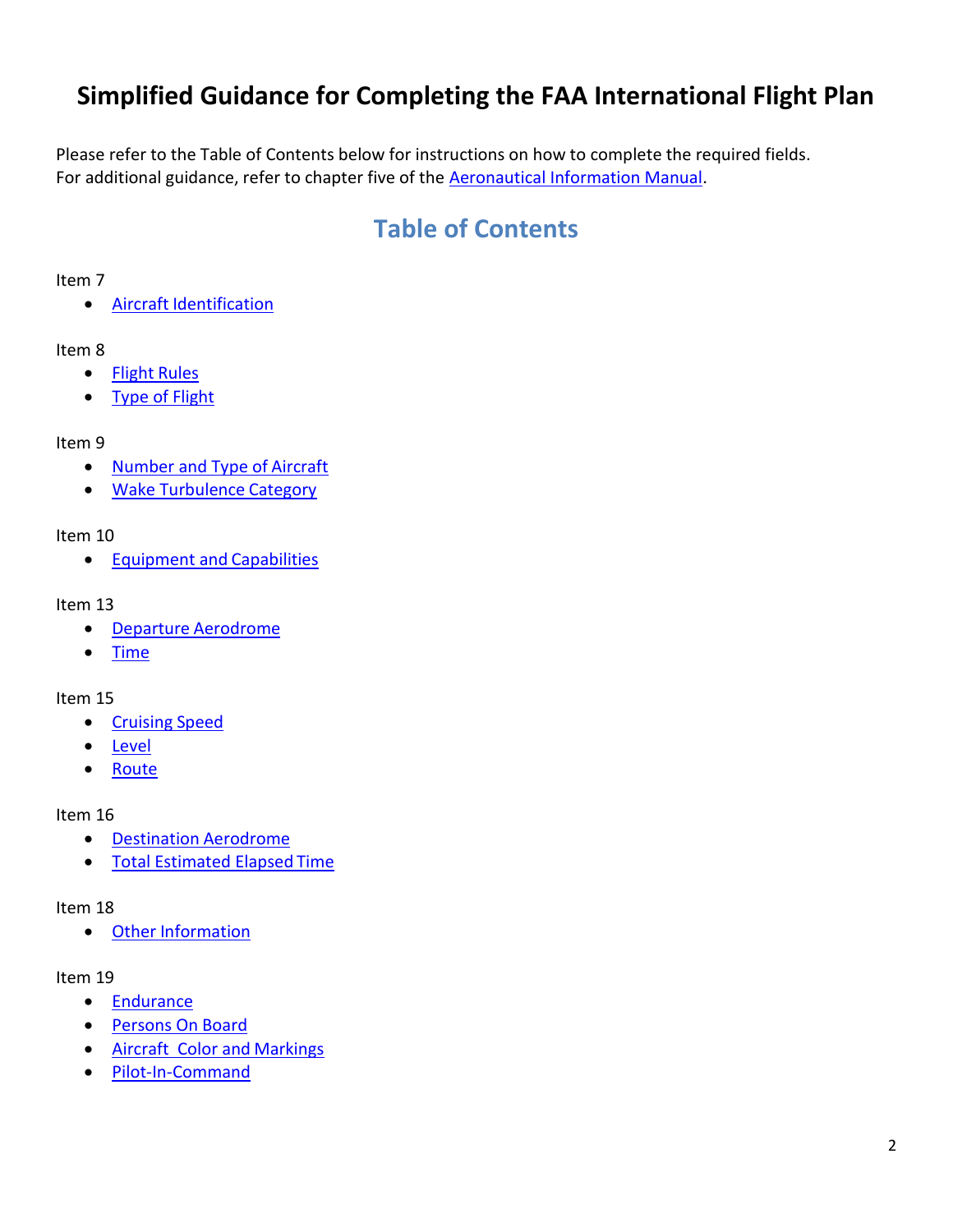## <span id="page-2-0"></span>**ITEM 7: Aircraft Identification**

*Same as ACID entered in the domestic flight plan*

## <span id="page-2-1"></span>**ITEM 8: Flight Rules and Type of Flight**

#### **Flight Rules**

IFR Flight: *ENTER* I VFR Flight: *ENTER* V

### **Type of flight**

*ENTER* one of the following letters to denote the type of flight:

- S if scheduled air service
- N if non-scheduled air transport operation
- G if general aviation
- M if military
- X if other than any of the defined categories above

## <span id="page-2-2"></span>**ITEM 9: Number and Type of Aircraft and Wake Turbulence Category**

#### **Type of aircraft (2 to 4 characters)**

*ENTER* the appropriate designator as specified in [FAA Order 7360.1,](http://www.faa.gov/documentLibrary/media/Order/Order_7360.1_.pdf) same as for the domestic flight plan.

#### **Wake turbulence category (1 character)**

*ENTER* the ICAO wake turbulence category of the aircraft as indicated in [FAA Order 7360.1 f](http://www.faa.gov/documentLibrary/media/Order/Order_7360.1_.pdf)or the aircraft type. The categories are:

- H HEAVY, to indicate an aircraft type with a maximum certificated take-off mass of 300,000 lbs or more
- M MEDIUM, to indicate an aircraft type with a maximum certificated take-off mass of less than 300,000 lbs but more than 15,500 lbs
- L LIGHT, to indicate an aircraft type with a maximum certificated take-off mass of 15,500 lbs orless

## <span id="page-2-3"></span>**ITEM 10: Equipment and Capabilities**

Capabilities comprise the following elements:

**(a)** Presence of appropriate equipment on board the aircraft

**(b)** Equipment and capabilities commensurate with pilot qualifications

**(c)** When applicable, appropriate authorizations as described in [FAA Operations Specifications/ LOA /](http://www.faa.gov/about/office_org/headquarters_offices/ato/service_units/air_traffic_services/flight_plan_filing/media/op_approval_guidance.pdf)  [Approvals Required to File Various](http://www.faa.gov/about/office_org/headquarters_offices/ato/service_units/air_traffic_services/flight_plan_filing/media/op_approval_guidance.pdf) Capabilities

#### **Radio communication, navigation and approach aid equipment capabilities**

*ENTER*

N if no COM/NAV/approach aid equipment is carried, or the equipment is not in service,or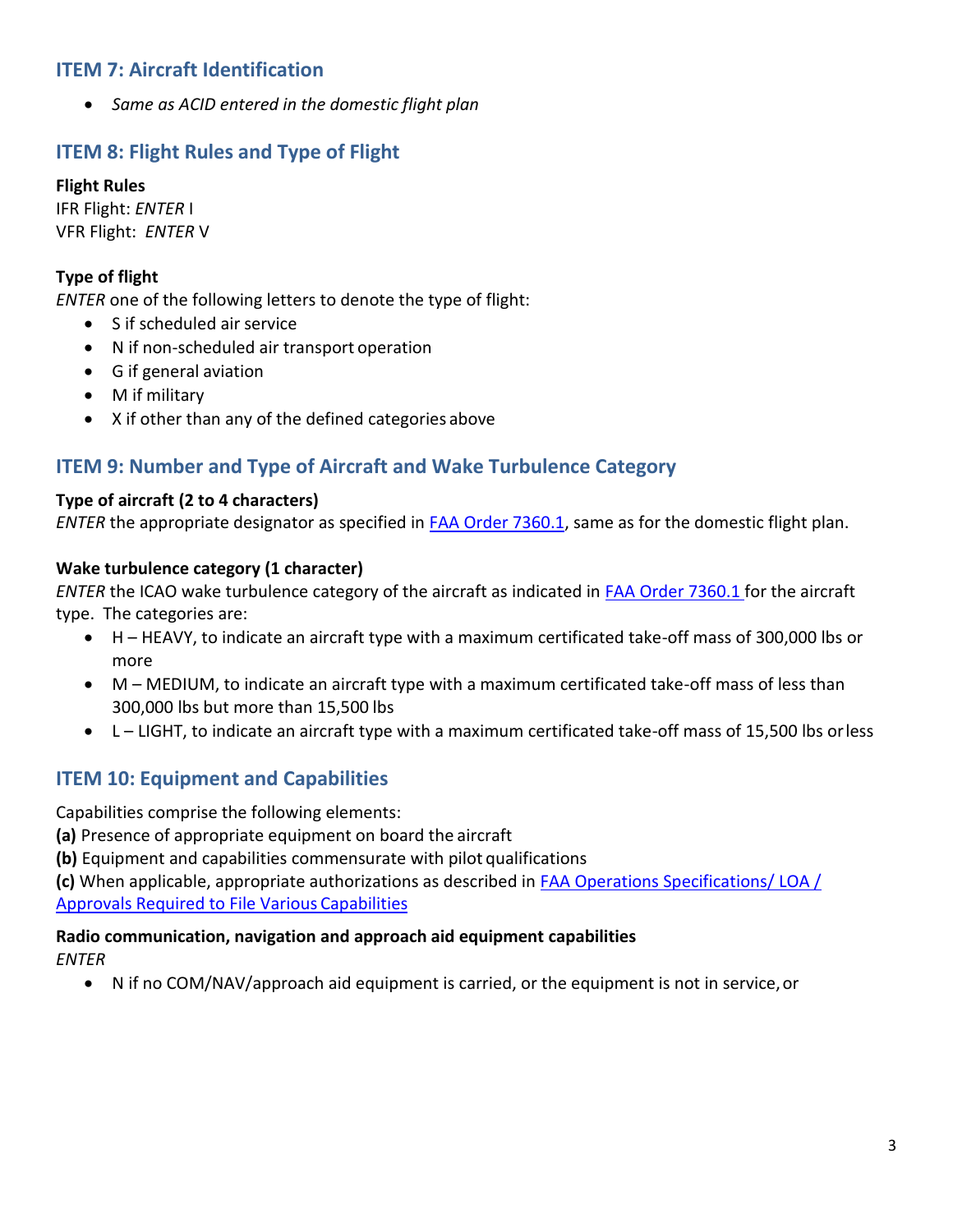*ENTER* one or more of the following letters to indicate the serviceable capabilitiesavailable:

| $\bullet$ S (Standard) | D (DME)  | G (GNSS)  |
|------------------------|----------|-----------|
| (INS)                  | O (VOR)  | $R$ (PBN) |
| T (TACAN)              | W (RVSM) |           |

*Notes: When R is selected, PBN/ data must be provided in Item 18. For Standard (VHF, VOR and ILS) there is no need to file O if you can file S.*

## **Surveillance equipment and capabilities**

*ENTER* N if no surveillance equipment is carried or the equipment is not in service *ENTER* no more than one transponder code (A or C).

- Transponder:
	- o A (Transponder, no Mode C)
	- o C (Transponder, Mode C)
- ADS-B, 1090-ES Enter one of the following codes. Also, in Item 18 (Other Information) include SUR/260B and CODE/XXXXXX where XXXXXX is the six-digit Mode S Address assigned to the aircraft. *Note: Find this information by using the [FAA registration search](http://registry.faa.gov/aircraftinquiry/nnum_inquiry.aspx) tool.*
	- o B1 (ADS-B, 1090ES, Out)
	- o B2 (ADS-B, 1090ES, Out/In)
- ADS-B, UAT Enter one of the following codes. Also, in Item 18 (Other Information) include SUR/282B and CODE/XXXXXX where XXXXXX is the six-digit Mode S Address assigned to the aircraft.
	- *Note: Find this information by using the [FAA registration search tool.](http://registry.faa.gov/aircraftinquiry/nnum_inquiry.aspx)*
		- o U1 (ADS-B, UAT, Out)
		- o U1 (ADS-B, UAT, Out/In)

*Note: Mode S transponder, ENTER the C if altitude is transmitted, otherwise ENTER A*

# <span id="page-3-0"></span>**ITEM 13: Departure Aerodrome and Time**

*ENTER* the airport identifier or fix over which the flight plan will commence. This may be a three, four, or five character alphanumeric location identifier or intersection name, fix radial distance, or latitude longitude coordinates. Airport identifiers are in [FAA Order 7350.9.](http://www.faa.gov/documentLibrary/media/Order/Location_Identifier_7350.9E_2-4-16.pdf)

ENTER the proposed departure time, same as entered in the domestic flight plan.

# <span id="page-3-1"></span>**ITEM 15: Route**

## **Cruising Speed**

*ENTER* the expected cruising speed as:

- N followed by 4 digits (for Knots), or
- M followed by 3 digits (for Mach, in hundredths of a Mach)

## **Level**

*ENTER* the expected cruising level as:

- F followed by 3 digits (for flight level), or
- A followed by 3 digits (for altitude below the MAFL), or
- VFR, or
- VFR/ddd (where ddd is the expected altitude), or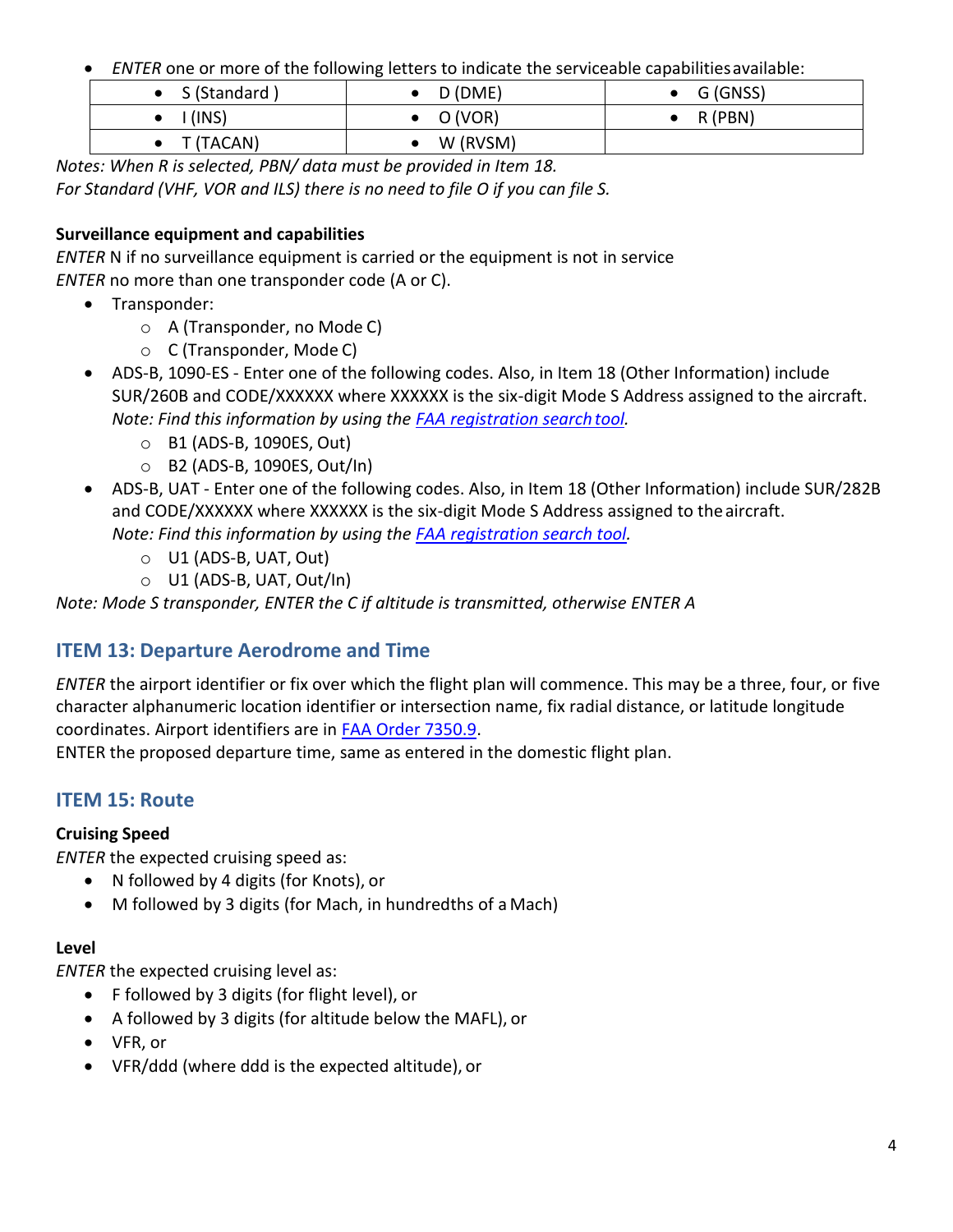#### **Route of Flight**

*ENTER* the route as you would in a domestic flight plan, except:

- Do not include the departure and destination in the route field.
- When planning direct from one fix to another, use DCT between the fixes unless they are latitude/longitude

## <span id="page-4-0"></span>**ITEM 16: Destination Aerodrome and Total Estimated Elapsed Time, Destination Alternate Aerodrome(s)**

*ENTER* the airport identifier or the departure point or fix over which the flight plan will conclude. This may be a three, four, or five character alphanumeric location identifier or intersection name, fix radial distance, or latitude longitude coordinates. Airport identifiers are in [FAA Order 7350.9.](http://www.faa.gov/documentLibrary/media/Order/Location_Identifier_7350.9E_2-4-16.pdf)

Total Estimated Elapsed Time, *ENTER* the total estimated elapsed time.

## <span id="page-4-1"></span>**ITEM 18: Other Information**

The Other Information field is where you enter additional indicators required by FAA or ICAO rule. The following information is included in this section:

- Field 18 PBN/, Performance Based Navigation (PBN) (see below)
- Field 18 STS/, Reason for Special Handling (see below)
- Field 18 SUR/, Additional Surveillance Capabilities (as described above underADS-B)
- Field 18 CODE/, Mode S Address (also known as ICAO Address or 24-bit Address) (as described above under ADS-B)
- Field 18 RMK/, Remarks—include Remarks that you would normally include in a domestic flight plan inter-center remarks (NAS Field 11)

The most common entries in this field are related to PBN carried by aircraft with advanced navigational capabilities filing IFR. The table below indicates the capabilities required and how to file for them. The R in Item 10a indicates the flight has PBN capability. It is important that the capabilities in Item 10a are consistent with the PBN codes in Item 18. For example, PBN/D2 is RNAV 1 using GNSS, so GNSS should be filed in Item 10a.

| <b>Routing</b>          | <b>Capability Required</b> | Item 10a   | Item 18 PBN/   | <b>Notes</b>         |
|-------------------------|----------------------------|------------|----------------|----------------------|
| <b>RNAV SID or STAR</b> | <b>PBN-RNAV1</b>           | GR         | D <sub>2</sub> | If GNSS              |
|                         |                            | <b>DIR</b> | D <sub>4</sub> | If DME/DME/IRU       |
| Q Route                 | <b>PBN-RNAV2</b>           | GR         | C <sub>2</sub> | If GNSS              |
|                         |                            | <b>DIR</b> | C <sub>4</sub> | If DME/DME/IRU       |
| T Route                 | <b>PBN-RNAV2</b>           | GR         | C <sub>2</sub> | GNSS is required for |
|                         |                            |            |                | <b>T</b> Routes      |
| RNAV point to point     | <b>RNAV</b>                | G          |                | If GNSS              |
|                         |                            |            |                | If INS               |
|                         |                            | <b>DOR</b> | <b>B4</b>      | If VOR/DME           |
|                         |                            | DR         | B <sub>3</sub> | If DME/DME           |

The term RMK/ followed by operationally significant remarks is all that is necessary for most pilots. If no entries are needed in Item 18, enter the character 0 (zero) to indicate there are no entries.